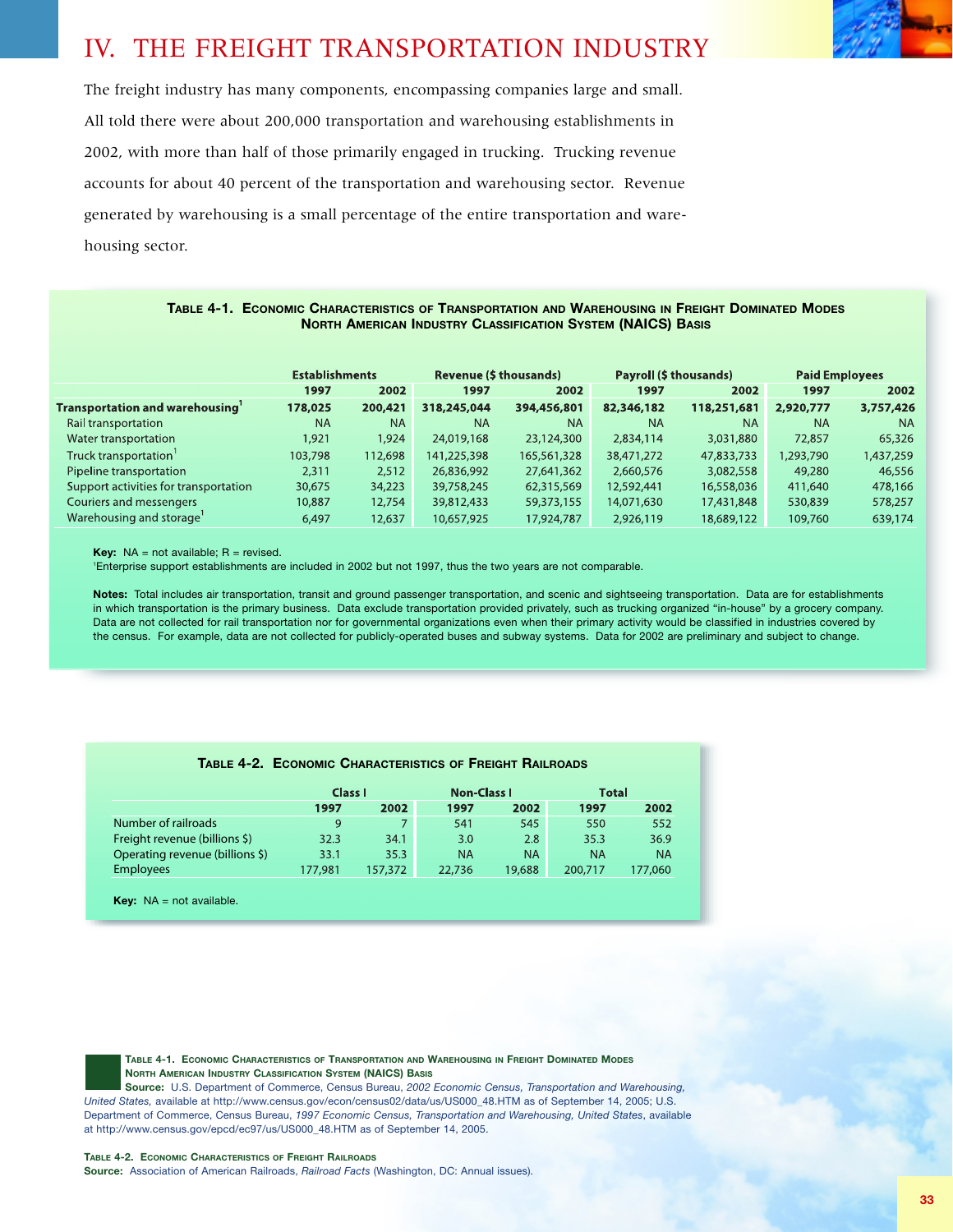



Freight transportation is a big part of the economy. The value generated by transportation services in moving goods and people on the transportation system is about 5 percent of gross domestic product. In the transportation services sector about 60 percent of the value is generated by for-hire transportation services and the rest is generated by "inhouse" transportation (transportation provided by businesses for their own use).

In-house trucking accounted for \$142 billion of GDP in 1996 (the latest year for which data are available) and for-hire trucking accounted for \$101 billion.



In general, moving goods is cheaper now than in the past. Productivity has improved in both longdistance railroading and long-distance trucking over the past decade, but much more quickly in rail than road transportation. Between 1987 and 2004, output per hour worked more than doubled in linehaul railroading but



**34**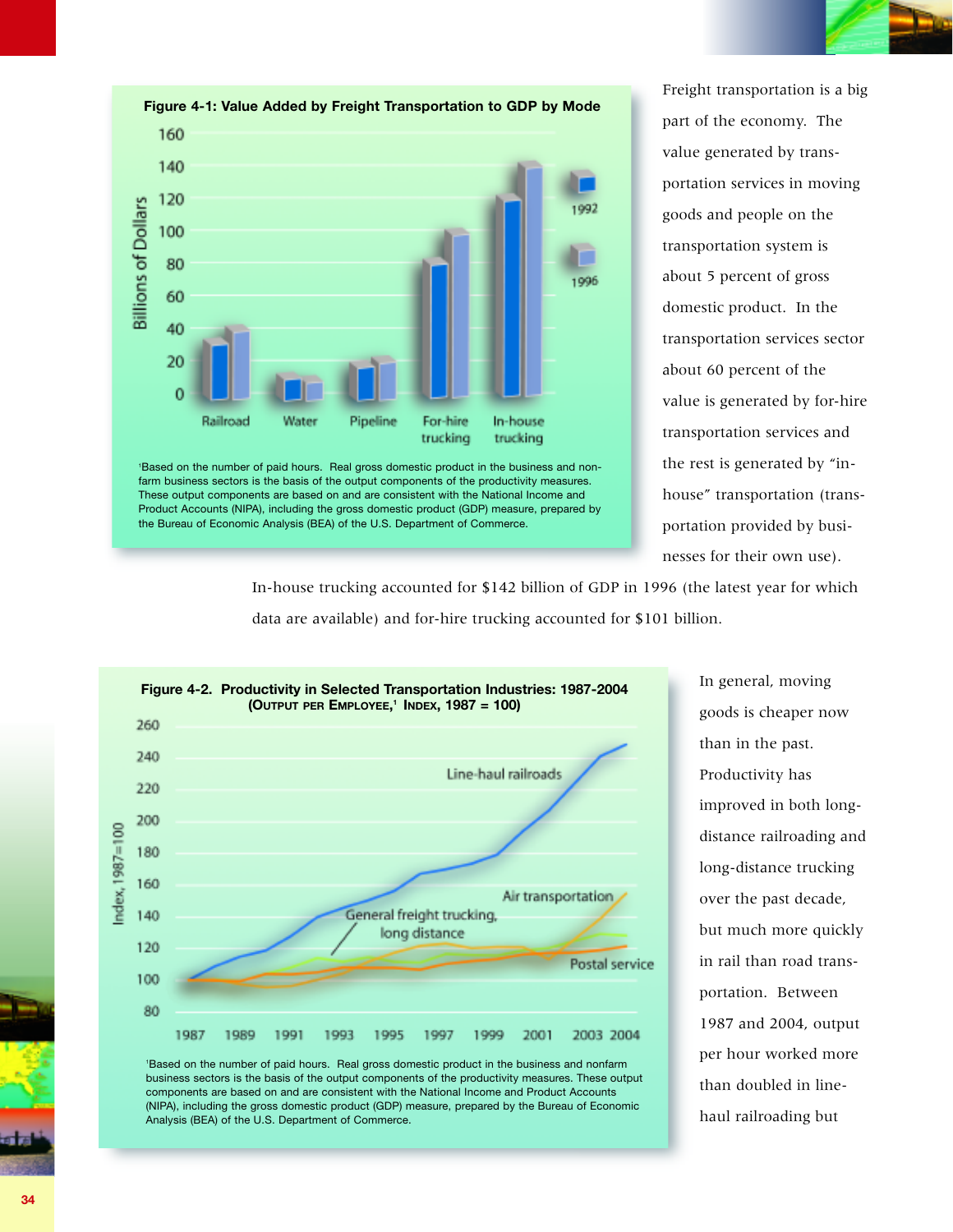

grew only 55 percent in long distance, general freight trucking. Line-haul railroads primarily engage in operating railroads for the transport of passengers and/or cargo over a long distance within a rail network. These establishments do not include switching and terminal operations or short distance (or local) railroads. Long distance, general freight trucking establishments are operations other than those primarily engaged in local trucking and specialized trucking. Specialized trucking establishments are engaged in the transportation of freight that, because of size, weight, shape, or other inherent characteristics, requires specialized equipment, such as flatbeds, tankers, or refrigerated trailers. general freight trucking. Line-haul railro.<br>
1980 for the transport of passengers and/or car<br>
1990 for the transport of passengers and/or car<br>
1990 for Iocal process are operations other than those primarily<br>
1990 speciali M only 55 percent in long distance, general freight trucking. Line-haul railroary<br>
Transport of anomal operating and letwork. These establishments do not include<br>
the ching and terminal operations or short distance (or lo only 55 percent in long distance, general freight trucking. Line-haul railro<br>
arily engage in operating railroads for the transport of passengers and/or car<br>
al long distance within a rail network. These establishments do only 55 percent in long distance, general freight trucking. Line-haul railroadinal percent in long distance within a rail network. These establishments do not include<br>
hing and terminal operations or short distance (or loc

| imarily engage in operating railroads for the transport of passengers and/or cargo                                                                                                                                                                                                                                                                                                                                                                                                        |                |                 |                 |                     |                 |  |  |  |
|-------------------------------------------------------------------------------------------------------------------------------------------------------------------------------------------------------------------------------------------------------------------------------------------------------------------------------------------------------------------------------------------------------------------------------------------------------------------------------------------|----------------|-----------------|-----------------|---------------------|-----------------|--|--|--|
| ver a long distance within a rail network. These establishments do not include                                                                                                                                                                                                                                                                                                                                                                                                            |                |                 |                 |                     |                 |  |  |  |
| vitching and terminal operations or short distance (or local) railroads. Long distar                                                                                                                                                                                                                                                                                                                                                                                                      |                |                 |                 |                     |                 |  |  |  |
| eneral freight trucking establishments are operations other than those primarily                                                                                                                                                                                                                                                                                                                                                                                                          |                |                 |                 |                     |                 |  |  |  |
| independent local trucking and specialized trucking. Specialized trucking establishme                                                                                                                                                                                                                                                                                                                                                                                                     |                |                 |                 |                     |                 |  |  |  |
| e engaged in the transportation of freight that, because of size, weight, shape, or                                                                                                                                                                                                                                                                                                                                                                                                       |                |                 |                 |                     |                 |  |  |  |
| ther inherent characteristics, requires specialized equipment, such as flatbeds,                                                                                                                                                                                                                                                                                                                                                                                                          |                |                 |                 |                     |                 |  |  |  |
| nkers, or refrigerated trailers.                                                                                                                                                                                                                                                                                                                                                                                                                                                          |                |                 |                 |                     |                 |  |  |  |
| TABLE 4-3. EMPLOYMENT IN FOR-HIRE TRANSPORTATION PRIMARILY SERVING FREIGHT<br>(THOUSANDS)                                                                                                                                                                                                                                                                                                                                                                                                 |                |                 |                 |                     |                 |  |  |  |
| Total U.S. labor force <sup>2</sup>                                                                                                                                                                                                                                                                                                                                                                                                                                                       | 1980<br>90,528 | 1990<br>109,487 | 2000<br>131,785 | 2004<br>(R) 131,435 | 2005<br>133,463 |  |  |  |
| <b>Transportation and warehousing</b>                                                                                                                                                                                                                                                                                                                                                                                                                                                     | 2,961          | 3,476           | 4,410           | $(R)$ 4,249         | 4,347           |  |  |  |
| Rail transportation                                                                                                                                                                                                                                                                                                                                                                                                                                                                       | 518            | 272             | 232             | $(R)$ 226           | 228             |  |  |  |
| Water transportation                                                                                                                                                                                                                                                                                                                                                                                                                                                                      | <b>NA</b>      | 57              | 56              | (R) 56              | 61              |  |  |  |
| <b>Truck transportation</b>                                                                                                                                                                                                                                                                                                                                                                                                                                                               | <b>NA</b>      | 1,122           | 1,406           | $(R)$ 1,352         | 1,393           |  |  |  |
| Pipeline transportation                                                                                                                                                                                                                                                                                                                                                                                                                                                                   | <b>NA</b>      | 60              | 46              | $(R)$ 38            | 38              |  |  |  |
| Support activities for transportation                                                                                                                                                                                                                                                                                                                                                                                                                                                     | <b>NA</b>      | 364             | 537             | $(R)$ 535           | 551             |  |  |  |
| <b>Couriers and messengers</b>                                                                                                                                                                                                                                                                                                                                                                                                                                                            | <b>NA</b>      | 375             | 605             | $(R)$ 557           | 572             |  |  |  |
| Warehousing and storage                                                                                                                                                                                                                                                                                                                                                                                                                                                                   | <b>NA</b>      | 407             | 514             | $(R)$ 558           | 585             |  |  |  |
| <b>Key:</b> $NA = not available$ ; $R = revised$ .<br><sup>1</sup> Annual averages.<br><sup>2</sup> Excludes farm employment<br>Note: These data include workers employed in transportation industries but not necessarily in a trans-<br>portation occupation, such as a lawyer working for a trucking company. Moreover, these data exclude<br>workers in transportation occupations employed by non-transportation industries, such as a truck driver<br>employed by a retail company. |                |                 |                 |                     |                 |  |  |  |
|                                                                                                                                                                                                                                                                                                                                                                                                                                                                                           |                |                 |                 |                     |                 |  |  |  |

Employment in many transportation industries has remained steady or has grown over the past two decades, but it has plummeted in rail transportation as productivity has soared. Between 1980 and 2005, rail employment declined nearly 60 percent. Consequently, in 2005 rail transportation employed only 5 percent of those working in the transportation and warehousing industry compared with 18 percent in 1980. By comparison, employment in trucking in 2005 accounted for about one-third of employment in transportation and warehousing.

**FIGURE 4-1: VALUE ADDED BY FREIGHT TRANSPORTATION TO GDP BY MODE Source:** U.S. Department of Transportation, Research and Innovative Technology Administration, Bureau of Transportation Statistics, Special Tabulation, Septemeber 2000.

**FIGURE 4-2. PRODUCTIVITY IN SELECTED TRANSPORTATION INDUSTRIES: 1987-2003 Source:** U.S. Department of Labor, Bureau of Labor Statistics, Industry Productivity, available at http://www.bls.gov/ as of September 12, 2006.

**TABLE 4-3. EMPLOYMENT IN FOR-HIRE TRANSPORTATION PRIMARILY SERVING FREIGHT Source:** U.S. Department of Labor, Bureau of Labor Statistics, Current Employment Statistics survey, available at www.bls.gov as of May 3, 2006.